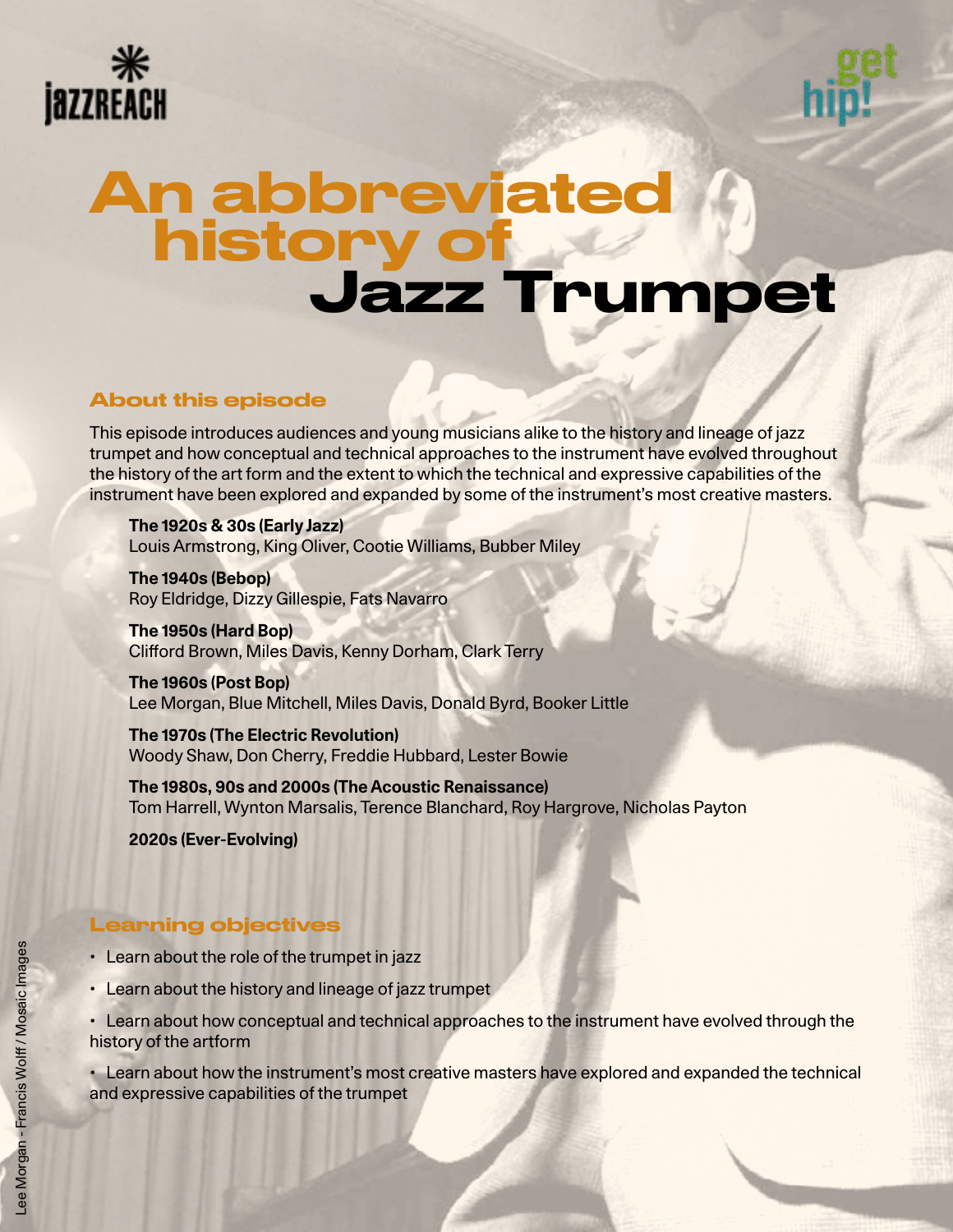



# Preparatory activities

# **Listen to the masters!**

Listen to examples of jazz trumpeters featured in the episode on the Audio Playlist.

# **Be on the lookout!**

Prompt the students to listen for the featured musicians discussing the following topics during the episode and/or assign different students to follow specific musicians as they watch the episode. (See the list of the musicians featured in this episode in the summary below.)

· What is the role of the trumpet in jazz?

· How have trumpeters contributed to the sound and evolution of the art form?

# Exploration questions/ activities

Below are brief synopses of the style/sound/ innovations of the trumpet and some of the instrument's most creative masters through the eras. The descriptions summarize and reflect the unique perspectives of some of today's greatest practitioners of the instrument featured in this episode: Keyon Harrold, Freddie Hendrix, Jeremy Pelt, and Michael Rodriguez. Use these descriptions before, during, or after viewing the episode to reinforce the material!

# **Use the information below and from the episode to discuss the following:**

• What did you notice about how the trumpet styles changed through the different eras? How did they stay the same?

• Did the sound/style of a particular trumpeter or specific era appeal to you?

# EARLY JAZZ: 1920s & 30s

As early jazz grew out of parades and marching bands, the earliest of the jazz trumpeters were often part of a trumpet section in ensembles that also typically included clarinets, saxophones and other brass instruments. Early jazz of the 1920s

and 30s required the trumpet players to play written or orchestrated parts that rarely required them to solo or improvise, until **Louis Armstrong**  came along. Other notable trumpet stylists to emerge out of the early jazz era included **King Oliver**, and members of Duke Ellington's earliest bands, **Cootie Williams** and **Bubber Miley**.

# [Louis Armstrong](https://en.wikipedia.org/wiki/Louis_Armstrong)

### **Defining Style and Characteristics:**

- · Nicknamed "Satchmo", "Satch", and "Pops".
- · Many refer to Armstrong as the "father of jazz"
- · Well known for his trademark gravelly voice and iconic, lyrical trumpet playing
- · His relaxed swing-feel and fat quarter notes are key characteristics of his inimitable sound

· Armstrong was considered the "utmost showman" (Freddie Hendrix)

*"A lot of people call him the father of jazz. A young cat from New Orleans. Took the river boat up to Chicago and really set the world on fire and changed what it is we know about how to express yourself as a trumpet player and as a musician."* – Keyon Harrold

*"He was the first to give us a vocabulary in jazz that still lives today. He was of that generation that was recorded, so you could actually hear how he ended up coming up with scats."*  – Keyon Harrold

# [Cootie Williams](http://Cootie Williams )

#### **Defining Style and Characteristics:**

· Began his career at 14 years old performing with the Young Family Band (alongside saxophone titan Lester Young).

· Well-known for his "jungle" style of trumpet playing

· Utilized the plunger mute in his trumpet playing

· Performed in the big bands of Chick Webb, Fletcher Henderson, Duke Ellington and Benny Goodman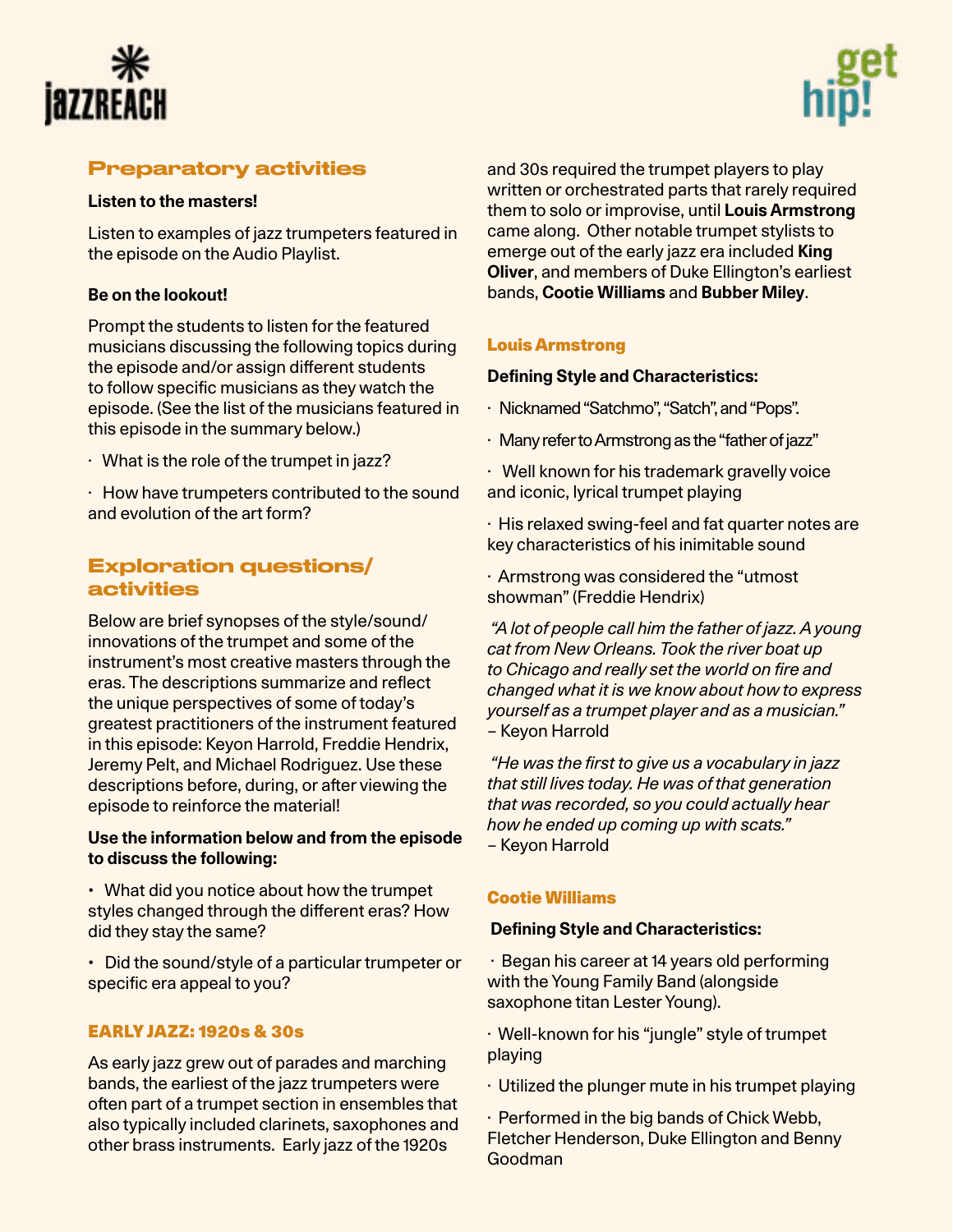



*"Cootie Williams, who's coming out of Louis (Armstrong), but with a different style. More laid back, more personalized sound. Very sleek, but with a lot of personality."* – Freddie Hendrix

# THE 1940s: BE-BOP!

By the 1940s, New York city had become the hotbed of jazz innovation and the trumpeter Roy Eldridge had emerged as one of era's most impactful stylists. His big, soulful sound and sophisticated technique and melodicism particularly influenced the up-and-coming trumpeters, Howard McGhee, Fats Navarro and Dizzy Gillespie. They, along with the seminal alto saxophonist, Charlie Parker, went on to expand the boundaries of jazz improvisation and develop the groundbreaking style of jazz known as "Be-Bop."

# [Roy Eldridge](https://en.wikipedia.org/wiki/Roy_Eldridge)

# **Defining Style and Characteristics:**

· Nicknamed "Little Jazz"

· Well known for the harmonic sophistication of his soloing

· Eldridge was a strong influence on trumpet titan Dizzy Gillespie

· He is thought of as a "bridge to modern jazz and bebop" (Keyon Harrold)

*Played "hot jazz" [that was] "a little bit faster, a little bit higher, and exciting to see"* (Jeremy Pelt)

*Described as "the link between Louis Armstrong and Dizzy"* (Michael Rodriguez)

 *"Roy Eldridge definitely had his own sound and his ability to play the trumpet is still unmatched. That ability is just ridiculous."* – Michael **Rodriguez** 

 "*What (Roy Eldridge) adds to it, is the rhythmic aspect of it and breaking it up. Something that was called pecking by the time the fifties comes around…, which is breaking up the phrases and suggesting something else."* – Jeremy Pelt

#### [Dizzy Gillespie](https://en.wikipedia.org/wiki/Dizzy_Gillespie)

#### **Defining Style and Characteristics:**

- · Hailed as "the father of bebop" (Keyon Harrold)
- · Gillespie "was influenced by the language, the style, and the phrasing of Roy Eldridge." (Michael Rodriguez)
- · "Added a harmonic sophistication and rhythm" to the music. (Jeremy Pelt)
- · Heavily involved in popularizing Afro-Cuban Jazz music.

· Well-known for his iconic beret, his hornrimmed spectacles and his large, pouched cheeks while playing the trumpet

Dizzy Gillespie was "the father of what we call bebop," he "changed the way we look at harmonic information" (Keyon Harrold), and he added "harmonic sophistication and rhythm" (Jeremy Pelt). He was influenced by the "language, the style, and the phrasing of Roy Eldridge" (Michael Rodriguez).

*"The way he composed music, we still use his composition style, we still use his approach to improvisation, we still aspire to play like him."*  – Keyon Harrold

*"All of these guys would take Dizzy's influence, and they wanted to learn how to play Dizzy, because Dizzy could play fast, Dizzy could play up, he could play down. He could play tricks. He could do it all!"* – Keyon Harrold

#### [Fats Navarro](https://en.wikipedia.org/wiki/Fats_Navarro)

#### **Defining Style and Characteristics:**

- · An early pioneer of bebop
- · Had a strong influence on Clifford Brown
- · "Fats Navarro was one of the most underrated heroes" (Michael Rodriguez)

· He "brought a more polished sense of architecture to the music" (Jeremy Pelt)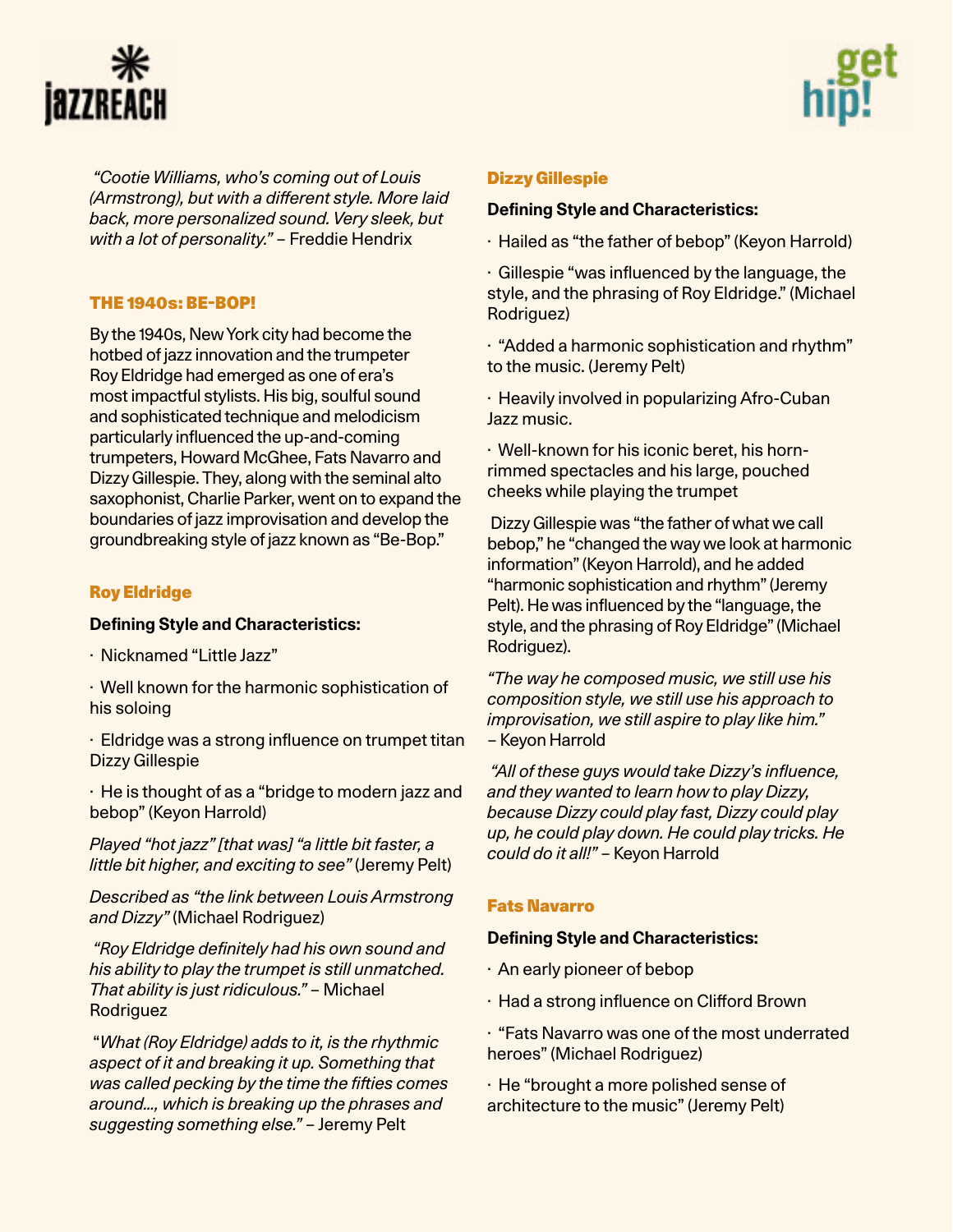



### THE 1950s: HARD BOP!

As the art form moved into the 1950s, the bebop standard of excellence and virtuosity was transcended and elevated even higher by a new, young generation of visionary trumpeters. Musicians including Miles Davis, Clifford Brown, Kenny Dorham, and Clark Terry forged exciting new approaches to modern jazz trumpet playing and pathways to achieving distinct, highly personalized sounds, concepts, and musical identities.

# [Miles Davis](https://en.wikipedia.org/wiki/Miles_Davis)

#### **Defining Style and Characteristics:**

· Among the most influential and acclaimed figures in jazz history

· A pioneer in the genres of hard bop, cool jazz, modal jazz, and jazz fusion

· Well-known for such influential records as Kind of Blue, Birth of the Cool, and Round About Midnight.

· Actively performed from 1944 - 1991

Miles Davis was described as "slick" (Keyon Harrold), "pure genius" (Jeremy Pelt) and as a "true stylist in every sense of the word, from the way he acted as a man, to the way he dressed, down to the way he played" (Freddie Hendrix). In his early playing, "he was playing Dizzy-type information, just an octave lower (Michael Rodriguez) and "was extremely effective in terms of playing bebop in a fast linear concept that's related to the way Dizzy was playing" (Jeremy Pelt). While the "bebop era was about play everything you can, play it fast, play it faster," Miles was able to simplify. "He didn't have to play everything, he was about space" (Keyon Harrold). According to Freddie Hendrix, Charlie Parker urged Miles to do more of what he was doing because "he could hear Miles' sound before Miles heard his own sound." He found "cool ways to slide through the chord progressions, to slide between the changes" (Keyon Harrold) and his

style was "primarily based around the chromatic scale and using enclosures to hit the chord tones" (Freddie Hendrix).

*"He's playing through the changes as opposed to the arc, the graph, the up and down, arpeggiating the chords, he's thinking… all about the suspensions, all about hitting the right note and letting all of the harmony move underneath, or laying on a note that's not necessarily in the chord and then all of the sudden it resolves." –* Freddie Hendrix

*"Music is more than just the notes. Music is about perspective and Miles had a lot of perspective. Miles was able to bring back a human element of accessibility."* – Keyon Harrold

#### [Kenny Dorham](https://en.wikipedia.org/wiki/Kenny_Dorham)

#### **Defining Style and Characteristics:**

· Composed the jazz standard "Blue Bossa"

· He combined a "staccato-type approach with bending the notes and slight growls here and there" (Freddie Hendrix).

· He was known for his "harmonic consideration and how he end(s) his phrases and address(es) the turnarounds" (Jeremy Pelt)

· Kenny Dorham "strived to play like Dizzy" (Freddie Hendrix)

*"If I had to compare him to an animal, the way he approaches the changes, he's like a sly fox. Kenny always plays the slickest stuff."* – Freddie Hendrix

#### [Booker Little](https://en.wikipedia.org/wiki/Booker_Little)

#### **Defining Style and Characteristics:**

· Strongly influenced by Sonny Rollins and Clifford Brown.

- · Little was the music director for Max Roach's Band.
- · He was at the forefront of avant-garde jazz, performing with Eric Dolphy.
- · Passed away at the age of 23.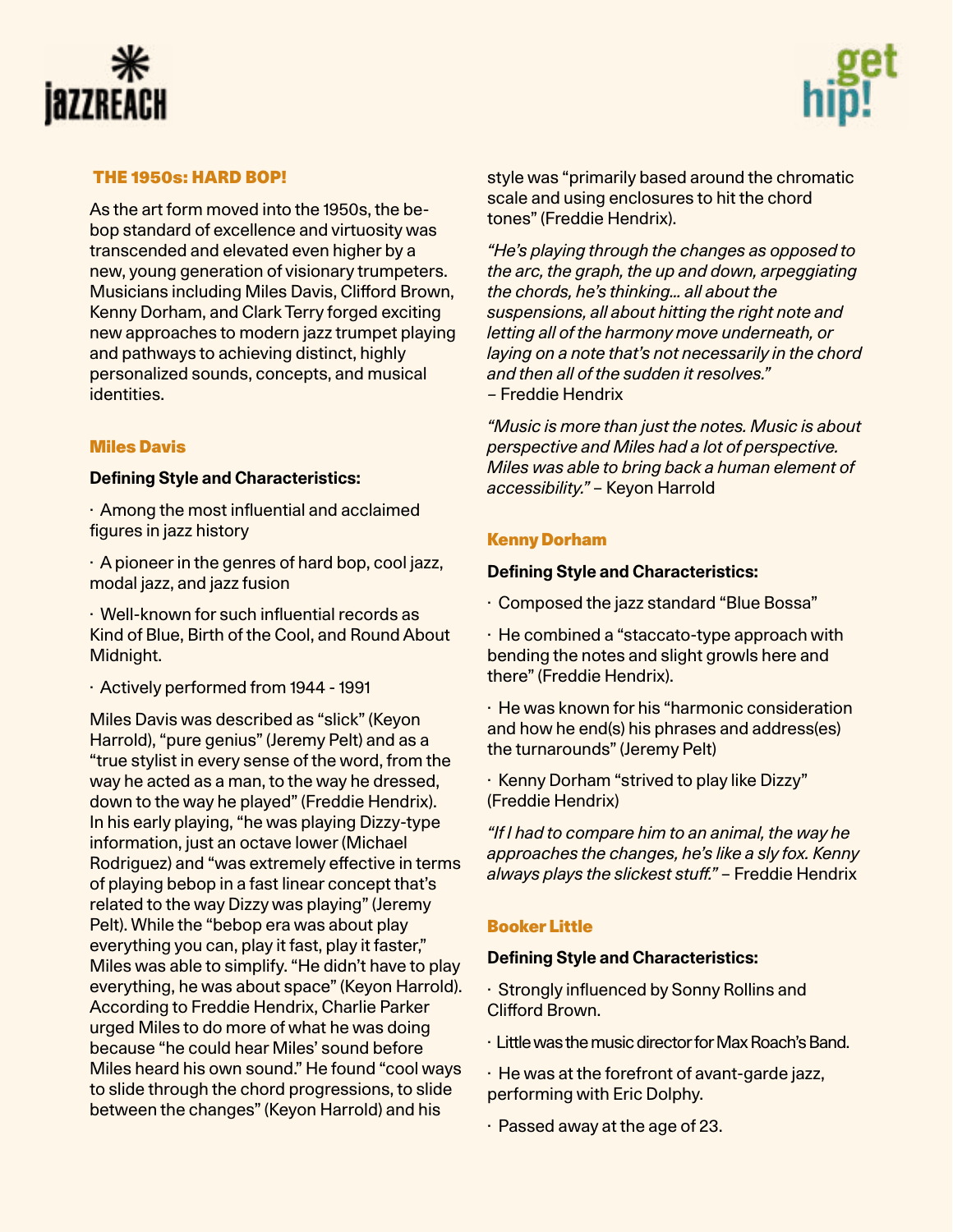



*"Booker little had the purest sound of all those trumpet players because he's very classically oriented. When you hear him play runs, it's super clean. He never misses a note. Never."* –Freddie Hendrix

# THE 1960s: POST-BOP!

In the 1960s, new genres and styles of black American music, such as *gospel, rhythm & blues, rock & roll, and soul music*, emerged and captured the imaginations of an energetic, dance-loving youth culture, redefining the sound of American popular music. Groove, rhythm, and the blues were all at the foundation of these fresh new styles of music and it was no coincidence that defining characteristics of these new styles would permeate jazz. These characteristics were embraced by some of the era's most openminded, fast-rising jazz trumpet stars which included Miles Davis, Freddie Hubbard, Lee Morgan, Booker Little, Blue Mitchell, and Donald Byrd.

*"What was special about… Kenny Dorham, and Fats Navarro, and Clifford Brown and Booker Little, and Lee Morgan, they all had this inkling that I must sound like myself."* – Keyon Harrold

# [Clifford Brown](https://en.wikipedia.org/wiki/Clifford_Brown)

#### **Defining Style and Characteristics:**

· His compositions "Sandu", "Joy Spring", and "Daahound" are now jazz standards.

- · Well-known for his melodicism
- · Was an influence to Donald Byrd, Freddie Hubbard, Lee Morgan and many more
- · Worked with such notable musicians as Art Blakey, Sonny Rollins and Max Roach.

*"He definitely played the language, but he played the language in his own way. There's a lot of beauty in the way he approaches his notes, a lot of lyricism, very melodic."* – Michael Rodriguez

*"Clifford Brown played the range of the trumpet. He went up and he could play like Dizzy, but he* 

*was more back down to the middle register of the horn. He played more voice-like."* – Keyon Harrold

# [Lee Morgan](https://en.wikipedia.org/wiki/Lee_Morgan)

#### **Defining Style and Characteristics:**

- · One of the pioneers of hard bop.
- · Came to prominence recording on Coltrane's Blue Trane
- · Was a member of Art Blakey's Jazz Messengers
- · Well-known for his hit "The Sidewinder"
- · Performed with such notable musicians as Wayne Shorter and Hank Mobley

Lee Morgan was one of the musicians in the era who was "heavily influenced by Clifford (Brown)" (Michael Rodriguez). He was known for having a "slicker and more sophisticated style" (Freddie Hendrix) and for really developing "a certain sound, a certain way of playing" (Michael Rodriguez).

# [Freddie Hubbard](https://en.wikipedia.org/wiki/Freddie_Hubbard)

#### **Defining Style and Characteristics:**

- · Hubbard was a pioneer in the hard-bop and post-bop sounds
- · Was a member of Art Blakey's Jazz Messengers
- · His unmistakable trumpet sound pushed jazz in new directions
- · Well-known for such heralded albums as Ready For Freddie, Red Clay, and First Light.

*"Freddie Hubbard opened up the trumpet world to a whole other way of playing. The dexterity, everything that Freddie brought, he just changed the game."* – Michael Rodriguez

*"Before Freddie came to New York… you would swear that it was Clifford Brown… (But) It was such a big deal for cats on the scene to have their own identity, their own sound, and he started changing up his approach. It was broadened, a different type of swing."* – Freddie Hendrix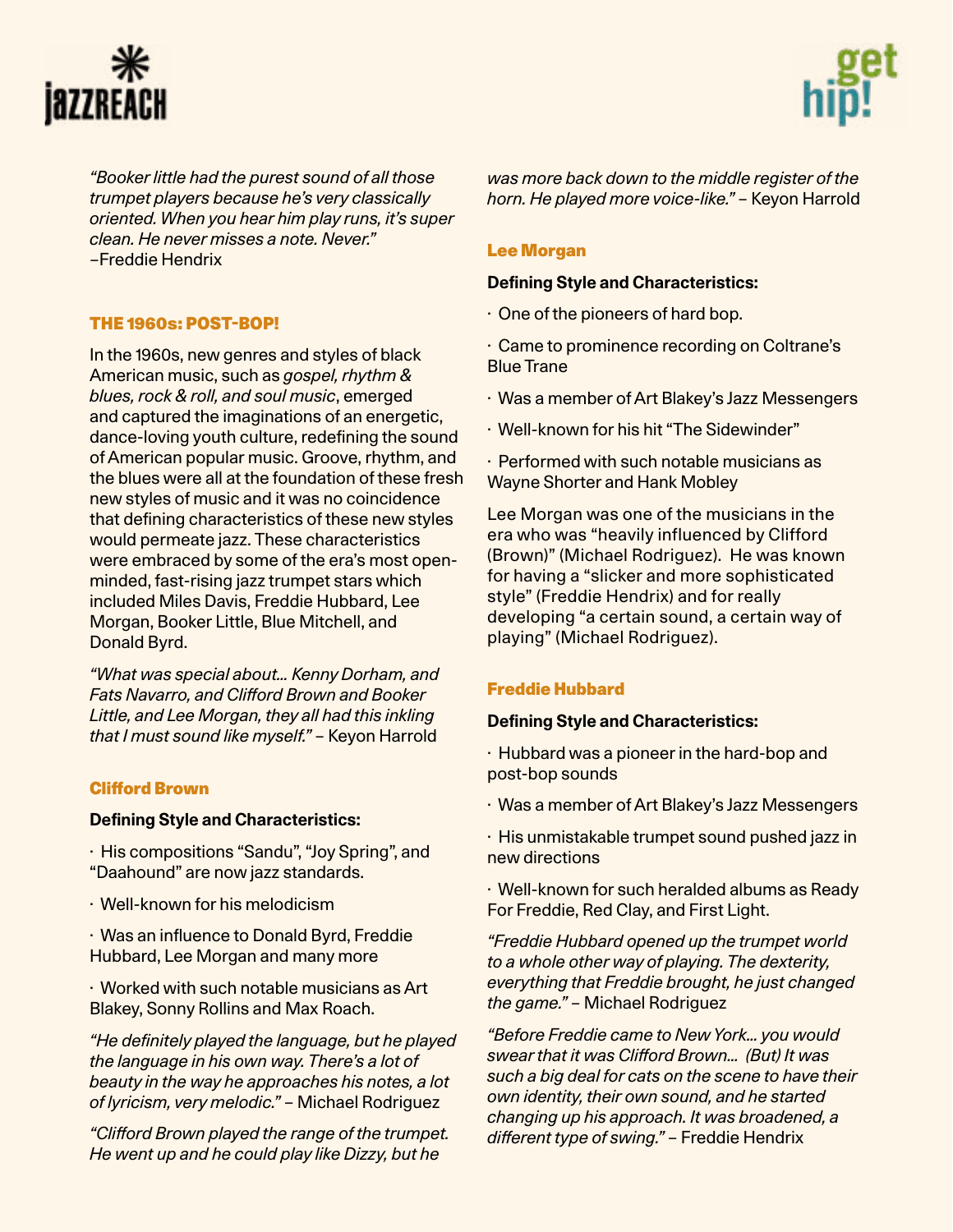



*"Freddie Hubbard, his tone was beautiful, he mastered bebop, he mastered playing like Miles. He wanted to be like Miles. But he ended up being Freddie Hubbard."* – Keyon Harrold

# [Donald Byrd](https://en.wikipedia.org/wiki/Donald_Byrd)

# **Defining Style and Characteristics:**

- · Was a member of Art Blakey's Jazz Messengers
- · Explored the genres of funk and soul within his performance and composition
- · Was an early influence on pianist Herbie **Hancock**

· "A forerunner before Lee Morgan and right after Clifford Brown" (Jeremy Pelt)

# THE 1970s: THE ELECTRIC REVOLUTION

The emergence of electric instruments and advancements in music recording technology, combined with the widening impact of pop music and greater access and exposure to musical styles from all over the world, expanded creative possibilities for visionary jazz artists in the 1970s. These musicians merged genres, blurred stylistic boundaries, and abandoned conventional perceptions of what jazz was and could be. Trumpeters leading the charge in the 1970s included Woody Shaw, Don Cherry, Lester Bowie, Miles Davis, and Freddie Hubbard.

# [Woody Shaw](https://en.wikipedia.org/wiki/Woody_Shaw)

#### **Defining Style and Characteristics:**

· "I feel like Woody was the last great jazz trumpet innovator. Someone who just changed the language." – Michael Rodriguez

· Innovator, mentor and spokesperson for jazz as an artform.

· Was a member of Art Blakey's Jazz Messengers

· Compositions like "The Moontrane" and "The Organ Grinder" are now jazz standards.

 Woody Shaw's playing was described to have "more of a McCoy Tyner (approach) as opposed to a John Coltrane approach because McCoy's playing style is primarily based around 3rds and 4ths*…* (and was) more pentatonic." (Freddie Hendrix)

# [Lester Bowie](https://en.wikipedia.org/wiki/Lester_Bowie)

# **Defining Style and Characteristics:**

· A member of the Association for the Advancement of Creative Musicians

· Co-founded the Art Ensemble of Chicago

· Played and recorded with such a diverse array of artists as Fela Kuti, Albert King, Jack DeJohnette and David Bowie.

Lester Bowie, and other musicians in the era "wanted to be free to express their thoughts through vibrations, through sound" (Keyon Harrold).

In summing up this era, the featured trumpeters in the episode had the following to say:

 *"The (language) again changes… because now it just becomes this very organic thing where you're not necessarily locked into playing changes. Playing something that's maybe more in the moment."* 

*–* Freddie Hendrix

 *"They basically were just expressing what it is they wanted to express. They didn't want to be limited the idea of harmonic rules." –* Keyon Harrold

# THE 1980s AND 90s: THE ACOUSTIC RENAISSANCE!

By the 1980s, jazz had become more stylistically fragmented, detached from its roots, and in many ways, culturally eclipsed by genres of pop music that were more aggressively promoted, marketed, and consumed. Nevertheless, by 1983, a young, remarkably serious, virtuosic trumpeter from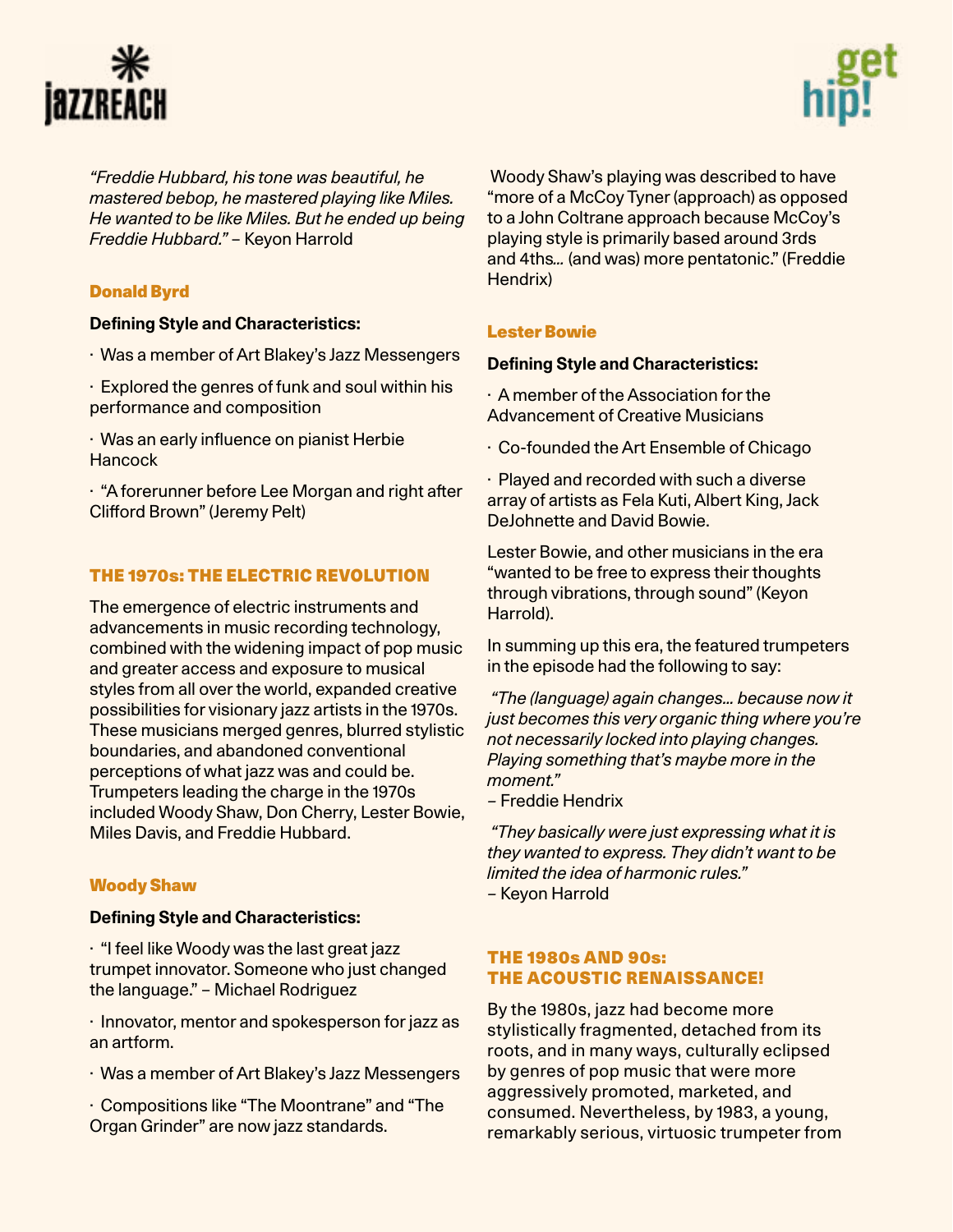



New Orleans named Wynton Marsalis arrived on the scene with great fanfare and with an elevated public platform. He espoused a value and belief system that placed a premium on blues and swing traditions and the notion that the musical achievements and legacies of previous generations should be more widely acknowledged, revisited, and celebrated. His mastery of craft and deeply felt convictions and ideals inspired new generations of jazz trumpeters including Terence Blanchard, Wallace Roney, Tom Harrell, Roy Hargrove, and Nicholas Payton.

# [Wynton Marsalis](https://en.wikipedia.org/wiki/Wynton_Marsalis)

#### **Defining Style and Characteristics:**

· Introduced new generations to the roots of jazz music

- · Artistic Director of Jazz at Lincoln Center
- · Was a member of Art Blakey's Jazz Messengers

· Part of a family steeped in the jazz tradition (his father Elis Marsalis was a pianist, his brother Branford is a saxophonist, and his brother Delfeayo is a trombonist)

*"He changed everything. We're talking about a guy that was primarily classically oriented in the beginning when he was 18. Of course he grew up in New Orleans, growing up in the traditions, he already had that underneath his belt, but to come into New York and start playing with Blakey, this is a whole new game."* – Freddie Hendrix

*"He's a story teller, you know, his music evokes storytelling to me."* Freddie Hendrix

*"Dressing up, being hip, I think Miles did that years ago, I think he just brought that back and said, 'Okay, you know, this can be cool again, it's okay to swing.'"* – Michael Rodriguez

*"His idea was to say, I want to get back to a place where traditional jazz can be in the forefront… He was about the progression of the music and the preservation of it, both, even to this day."*  – Keyon Harrold

### [Nicholas Payton](https://en.wikipedia.org/wiki/Nicholas_Payton)

#### **Defining Style and Characteristics:**

· A prolific trumpet player and multiinstrumentalist

· Deeply steeped in the jazz tradition but incorporates a contemporary sound

· Began his career touring with Marcus Roberts and Elvin Jones

· Has released dozens of critically acclaimed albums as a bandleader

· Has worked as a sideman with such notable artists as Joe Henderson, Jimmy Smith, Dr, John and Allen Toussaint.

*"(Nicolas Payton) was very much also coming in the tradition of New Orleans, so he could totally play in that traditional style, but also bring the modern approach to jazz, a more contemporary sound."* – Freddie Hendrix

# [Wallace Roney](https://en.wikipedia.org/wiki/Wallace_Roney)

#### **Defining Style and Characteristics:**

· Focused on playing within the hard bop and post bop idioms

· Studied trumpet with the great Miles Davis

· Was a member of Art Blakey's Jazz Messengers

· Played alongside such artists as Tony Williams, Art Blakey, Herbie Hancock and Wayne Shorter

*"Wallace Rooney: pure innovator. Sonically, harmonically, and everything else. The way he approached it was just beautiful."*  – Keyon Harrold

#### [Roy Hargrove](https://en.wikipedia.org/wiki/Roy_Hargrove)

#### **Defining Style and Characteristics:**

· Achieved worldwide recognition after receiving two Grammy awards in 1998 and 2002

· Hargrove brought elements of R&B, hip hop and soul into his compositions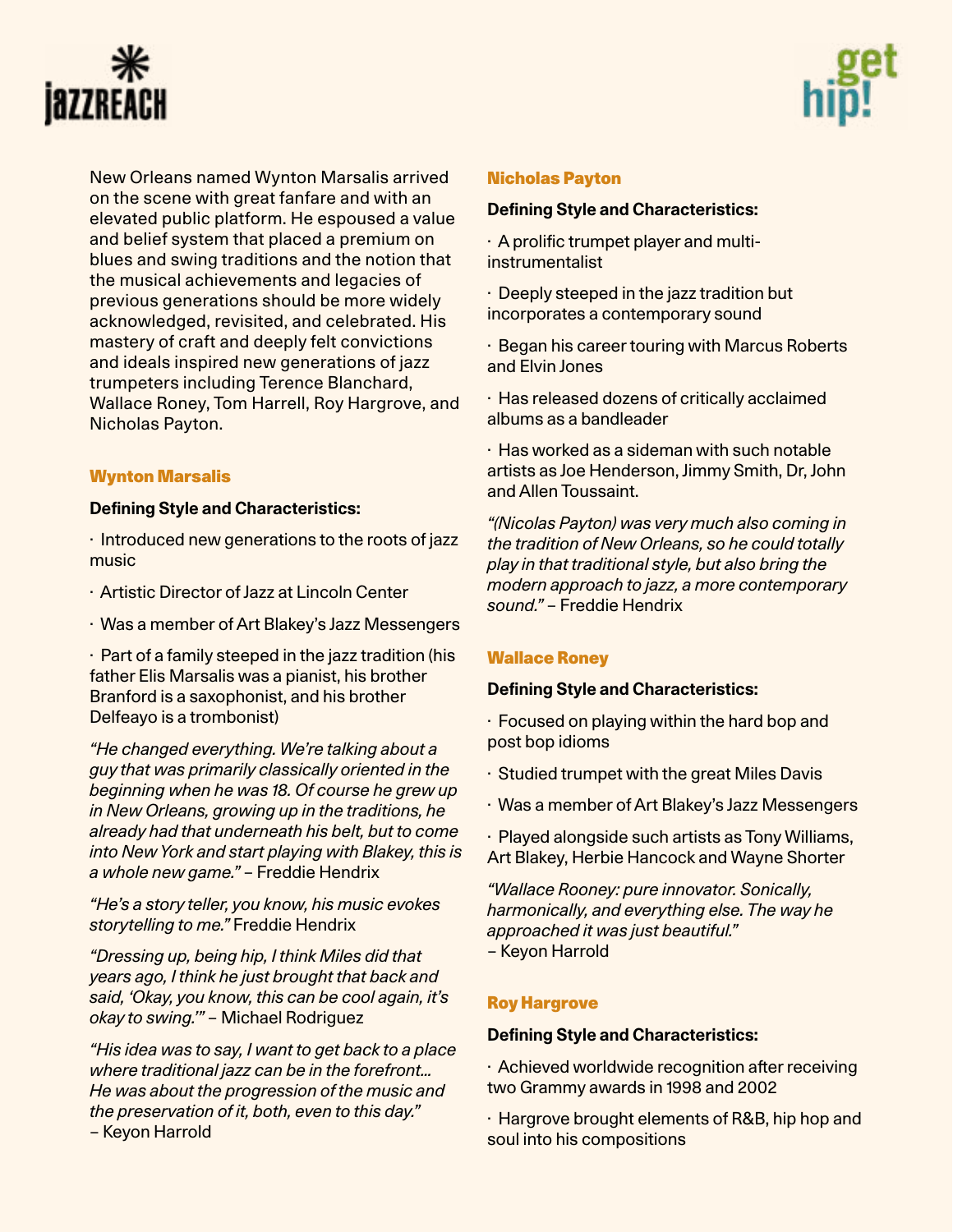



· Helped to bring jazz music back into the mainstream and introduced generations to the artform

· Performed in many different musical contexts including his own 'RH Big Band', his neo-soul/ jazz outfit 'The RH Factor' as well as in 'The Roy Hargrove Quintet'

*"Roy Hargrove, can make the horn crackle, can make the horn speak to you like a voice, make the flugelhorn talk to you."* – Keyon Harrold

*"The church influence in his playing, you also have the hip hop influence in his playing, you also have the R&B influence."* – Freddie Hendrix

# THE 2020s: EVER-EVOLVING

In this concluding segment, the musicians featured in the episode shared some final thoughts about the trumpet and trumpet players (see select quotes below). They listed favorite trumpeters who are thriving and flourishing today including Christian Scott, Joe Magnarelli, Alex Sipiagin, Avishai Cohen, Sean Jones, Arielle Besson, Etienne Charles, and Ingrid Jensen. Additional present-day saxophonists mentioned by the episode narrator were: Ambrose Akinmusire and Marquis Hill.

*"First of all, the trumpet, to me, is basically the voice of the band, the voice, you know, the leader, the head honcho most of the time, when it comes to the small group."* Keyon Harrold

*"The way that people are innovating is by playing who they are, playing their experience."*  – Michael Rodriguez

*"Miles Davis, as an artist, he changed music like 6, 7 times. Changed it. The innovators, those are the people that I respect on a whole other level. Because they're able to take seemingly something out of nothing and create something beautiful."* 

– Keyon Harrold

*"Everybody is doing a great job at developing their artistry and taking it to the next level."* – Jeremy Pelt

# Further exploration

Have your students choose an era and/ or musician from the episode and conduct research to create a written, oral, or multimedia presentation, including an explanation of why they chose this particular era or artist. They can discuss innovations of the era or by the musician and/or focus on the historical/social/political/ cultural context of the time.

**Here are some possible areas of focus**:

**• Choose a musician and conduct research about their personal journey with jazz; how they began their musical careers; their main contributions to jazz history; the characteristics of their style; who their influences were and/or who they influenced.**

**• Provide an overview of one of the eras and look at how music is influenced by the historical, social, political, and/or cultural context of that time.** 

In the episode, trumpeter Keyon Harrold mentioned some of the historical events and context happening in the 1960s and 70s that would have impacted jazz musicians during that era, as well as things that are happening in today's society. Use this quote as a basis for discussion about how these events effect jazz and other art forms.

"Currently, you think about things like Black Lives Matter, you think about protests, the elections and we think about everything that's influencing our thoughts. So back in the 60s and the 70s, we had Vietnam, we had President Kennedy, we had Martin Luther king, we had Malcom X, we had Civil Rights. We had many movements that actually made people think about different things." – Keyon Harrold

**• Think about specific historical or current events or social/political movements and how they might influence the evolution of music and musicians and/or other artists and art forms.**

**• Compare and contrast the historical context of different eras covered in the episode and how jazz was affected.**